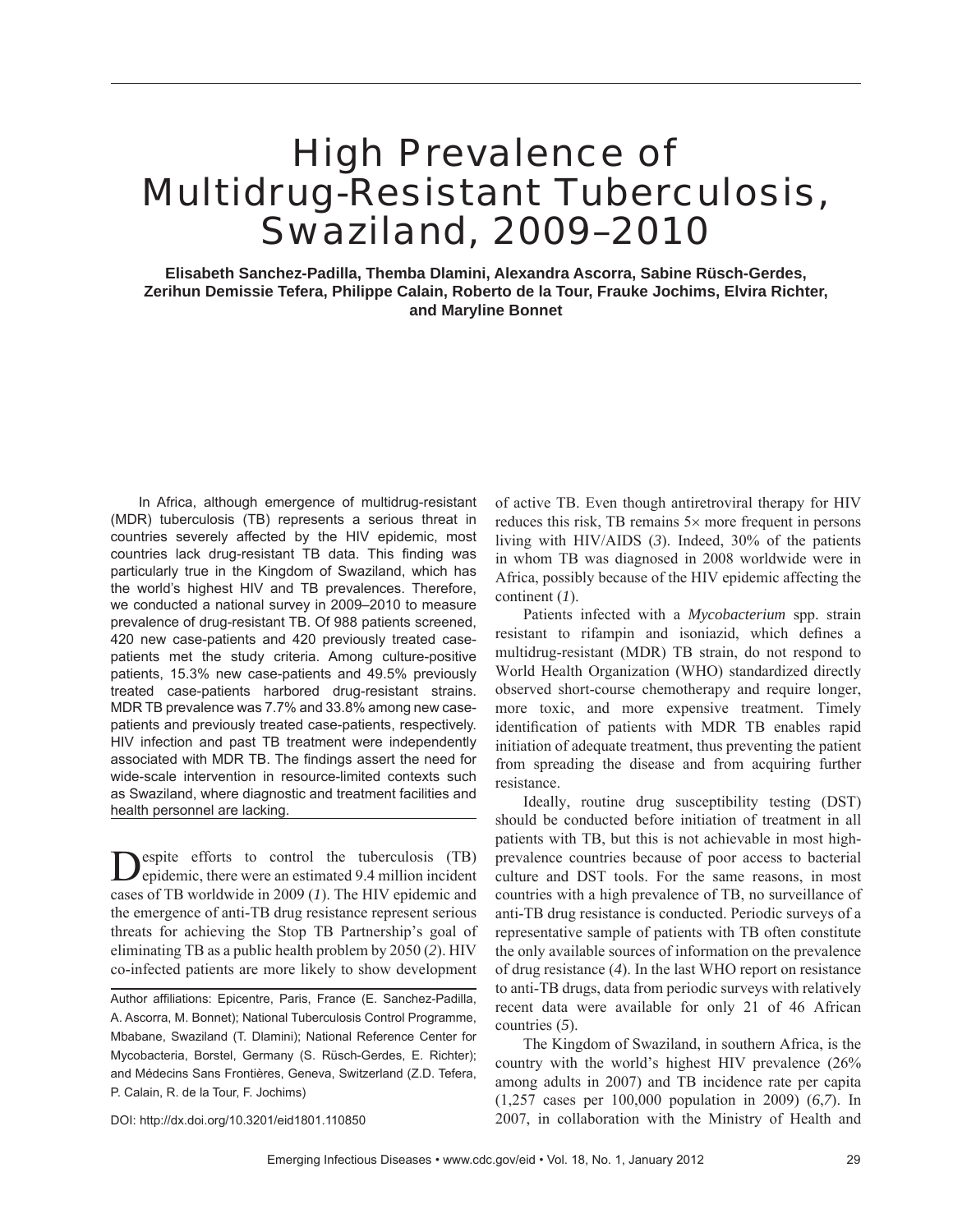Social Welfare of Swaziland, Médecins Sans Frontières started an integrated HIV/TB project in Shiselweni in southern Swaziland.

In Swaziland, the last national anti-TB drug resistance survey had been conducted in 1995 and reported an MDR TB prevalence of 0.9% among new TB case-patients and 9.1% among previously treated case-patients (*5*). Several factors could have potentially resulted in an increase of MDR TB in the country in recent years and in emergence of extensively drug-resistant (XDR) TB, which is defined as MDR TB resistant to >1 injectable second-line drug and any fluoroquinolone. The National TB Control Programme in Swaziland had reported relatively poor TB treatment success rates (68% and 48% for new and retreatment smear-positive TB case-patients, respectively, in 2008), with high failure rates (7% in new case-patients and 11% in retreated case-patients) (*1*). Additionally, Swaziland borders the province of KwaZulu-Natal in South Africa, where an outbreak of XDR TB was reported in 2005 among HIV co-infected patients (*8*); many citizens of Swaziland regularly cross the border to work in South African mines. In 2007, the Ministry of Health and Social Welfare conducted a rapid survey among high-risk patients to detect the occurrence of XDR TB and reported 4 patients with XDR TB and an 18.5% MDR TB prevalence among previously treated case-patients (9). These findings justified the need for a new national anti-TB drug resistance survey that measured the current prevalence of MDR TB among new and previously treated patients with TB in Swaziland.

## **Methods**

## **Design and Study Population**

A cross-sectional survey was designed based on the most recent WHO guidelines for surveillance of drug resistance in TB (*4*). The 15 TB diagnosis centers of the 4 regions of Swaziland participated in the study. These included the Manzini TB center, 7 general hospitals, 5 health centers, and 2 clinics (Figure 1).

Consecutive smear-positive patients >14 years of age who were given a new diagnosis of TB were invited to participate in the survey. Patients were considered as new case-patients (NCs) if they had never received treatment for TB or had taken anti-TB drugs for  $\leq 1$  month in the past or as previously treated case-patients (PTCs) if they had ever received anti-TB drugs for  $>1$  month. PTCs included patients who returned after defaulting treatment, experienced TB relapses, or had TB treatment failure according to WHO case definitions (10). To be consistent with the guidelines of the National TB Control Programme, a treatment failure case-patient was defined as a person who remained smear positive after 3 months of treatment and not 5 months as recommended by WHO (*10*).



Figure 1. Tuberculosis diagnosis facilities (red diamonds), Swaziland.

#### **Procedures**

Data from screened patients were collected on a standardized form that included demographics (e.g., age, sex, region of residence), duration of illness, smear microscopy results, history of TB treatment (number of previous anti-TB treatment courses and outcomes), and HIV status. A 1-day training program was organized for all personnel participating in administering the survey during the month before the beginning of the study. Patient recruitment started after a pilot phase of 2 weeks where study procedures, including the transport of specimens, were assessed. Weekly site-monitoring visits were organized to support each site during patient recruitment.

Sputum smear examination was performed at the TB diagnostic centers on 2 sputum specimens from each patient, collected during 2 consecutive days, by using the hot Ziehl-Neelsen method. A smear-positive case-patient was defined by  $\geq 1$  positive smear result with  $\geq 1$  acidfast bacilli per 100 high-power microscopic fields, as recommended by WHO (*11*). Smear-positive case-patients were asked to produce an extra on-the-spot sputum sample, which was stored in a refrigerator (4°C) until shipment to the Supranational Reference Centre for Mycobacteria in Borstel, Germany, for culture and DST. Specimens were shipped weekly.

For cultures, samples were placed into liquid medium by using the BACTEC MGIT 960 system (Becton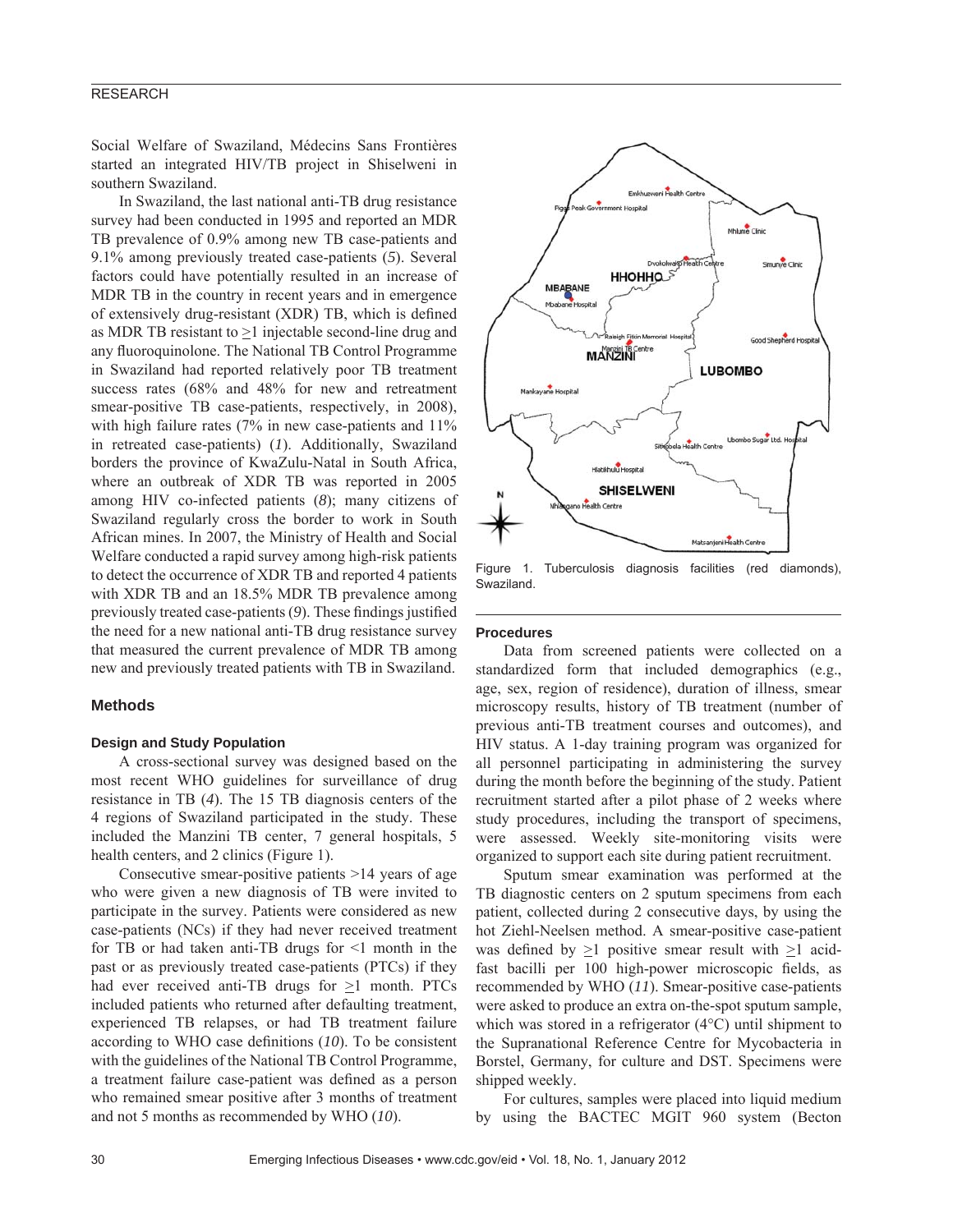Dickinson, Franklin Lakes, NJ, USA) and on 2 solid media (Löwenstein-Jensen and Stonebrink). *M. tuberculosis* was identified by using the GenoType MTBC test (HAIN Lifescience GmbH, Nehren, Germany). For mycobacteria other than *M. tuberculosis*, the GenoType Mycobacterium CM/AS test (HAIN Lifescience GmbH) or DNA sequencing was performed. DST of first-line anti-TB drugs (i.e., rifampin, isoniazid, streptomycin, and ethambutol) was performed on all positive culture samples. Susceptibility to pyrazinamide was tested on strains resistant to rifampin, isoniazid, ethambutol, or streptomycin. DST of secondline anti-TB drugs, which are defined as a group of drugs active against TB used in case of resistance or intolerance to first-line drugs, was performed on strains resistant to rifampin, isoniazid, or both. Second-line drugs tested were amikacin, capreomycin, ofloxacin, 4-aminosalicylic acid, and ethionamide. Moxifloxacin susceptibility was tested in case of ofloxacin resistance. The indirect proportion method on Löwenstein-Jensen medium was used except for pyrazinamide, ethionamide, and moxifloxacin, which were tested on special acid media in the MGIT 960 (Becton Dickinson).

Free access to voluntary counseling and testing for HIV were offered to any patient given a new diagnosis of TB at each study site. According to national guidelines, positive results for 2 rapid HIV tests were required to define a patient as HIV positive. In the event of discordant results between the 2 tests, DNA PCR by using dried blood spot was performed at the National Reference Laboratory.

## **Sample Size and Statistical Analysis**

Independent sample sizes were calculated for NCs and PTCs on the basis of the expected prevalence of rifampin resistance per group (5% for NCs and 15% for PTCs), maximal acceptable absolute error of 2.5% for NCs and 4.0% for PTCs, and 95% CI. Sample sizes were increased by 20% to account for expected losses (e.g., contaminated samples, nongrowing cultures, missing DST results).

Data were entered into EpiData version 3.1 software (EpiData Association, Odense, Denmark) and cleaned and analyzed with Stata for Windows version 10.1 (StataCorp LP, College Station, TX, USA). Distributions of categorical variables between 2 groups were compared by using the Fisher exact test. Comparisons of continuous variables were performed by using a 2-sample *t*-test when the variable showed a normal distribution and with a nonparametric Wilcoxon rank-sum test otherwise. Prevalence ratios and 95% CIs were calculated to measure the degree of association between independent variables and MDR TB through generalized linear models for the binomial family. We used an  $\alpha$  error of 5% for all statistical tests.

Data quality was assessed through double entry of 5% of the case report forms and regular cross checks between case report forms and data entered in the data. Identified errors were removed before analysis. Missing data was not imputed or replaced.

## **Ethical Approval**

The study was approved by the Ministry of Health and Social Welfare Scientific Ethical Committee of Swaziland and the Ethics Review Board of Médecins Sans Frontières. Written informed consent to participate to the survey was obtained from patients or from parents or caregivers for adolescents.

## **Results**

Patient recruitment started in May 2009 and was completed in July 2009 for NCs and February 2010 for PTCs. Of 988 screened patients, 840 (85%) met the study inclusion criteria (Figure 2). During the survey period, the national TB program registered 1,175 TB smear-positive case-patients (618 NCs and 557 PTCs). Therefore, 84% of all registered patients were screened for the survey. Reasons given by the health personnel for not screening were heavy workload in the health center and staff turnover. No significant differences in age and sex between screened and nonscreened patients were observed.

Of 822 samples shipped to the mycobacteriology laboratory in Germany, 814 were cultured (99%). Of these samples, 74  $(9.1\%)$  were negative and 74  $(9.1\%)$  were contaminated. Half the negative culture results  $(n = 37)$ were from the PTC subgroup of treatment failure patients.

Fifteen mycobacteria other than *M. tuberculosis* were isolated: *M. avium* ( $n = 6$ ), *M. avium* complex ( $n = 5$ ), *M. fortuitum* ( $n = 2$ ), and *M. kansaii* ( $n = 2$ ). In 13 cultures,  $>1$ type of mycobacteria grew.

For baseline characteristics of the included patients (Table 1), overall male-to-female ratio was 0.9 and median age was 33 years (interquartile range 27–41 years). The patients were equally distributed among the 4 regions of Swaziland. Regarding socioeconomic aspects, 80.6% of the patients had either not attended school or had not reached high school, and 68.8% had no permanent job.

Among PTCs, most had received only 1 previous category I treatment course; 55.7% had a successful outcome (cured or treatment completed) in their last treatment, and 28.6% failed treatment. HIV status was known for 758 (90.2%) patients. Of these patients, 606 were HIV positive (79.9%).

Of 352 NCs tested, 54 (15.3%) had TB strains resistant to  $>1$  first-line drug, and 47 (13.4%) had strains resistant to isoniazid (Table 2). An MDR strain was isolated in 27 NCs, resulting in MDR TB prevalence of 7.7% (95% CI 4.9%–10.5%). Almost half (45.2%) of the 281 PTCs had a TB strain resistant to  $>1$  drug; 127 (45.2%) had a strain resistant to isoniazid, and 95 (33.8%) had MDR TB (95%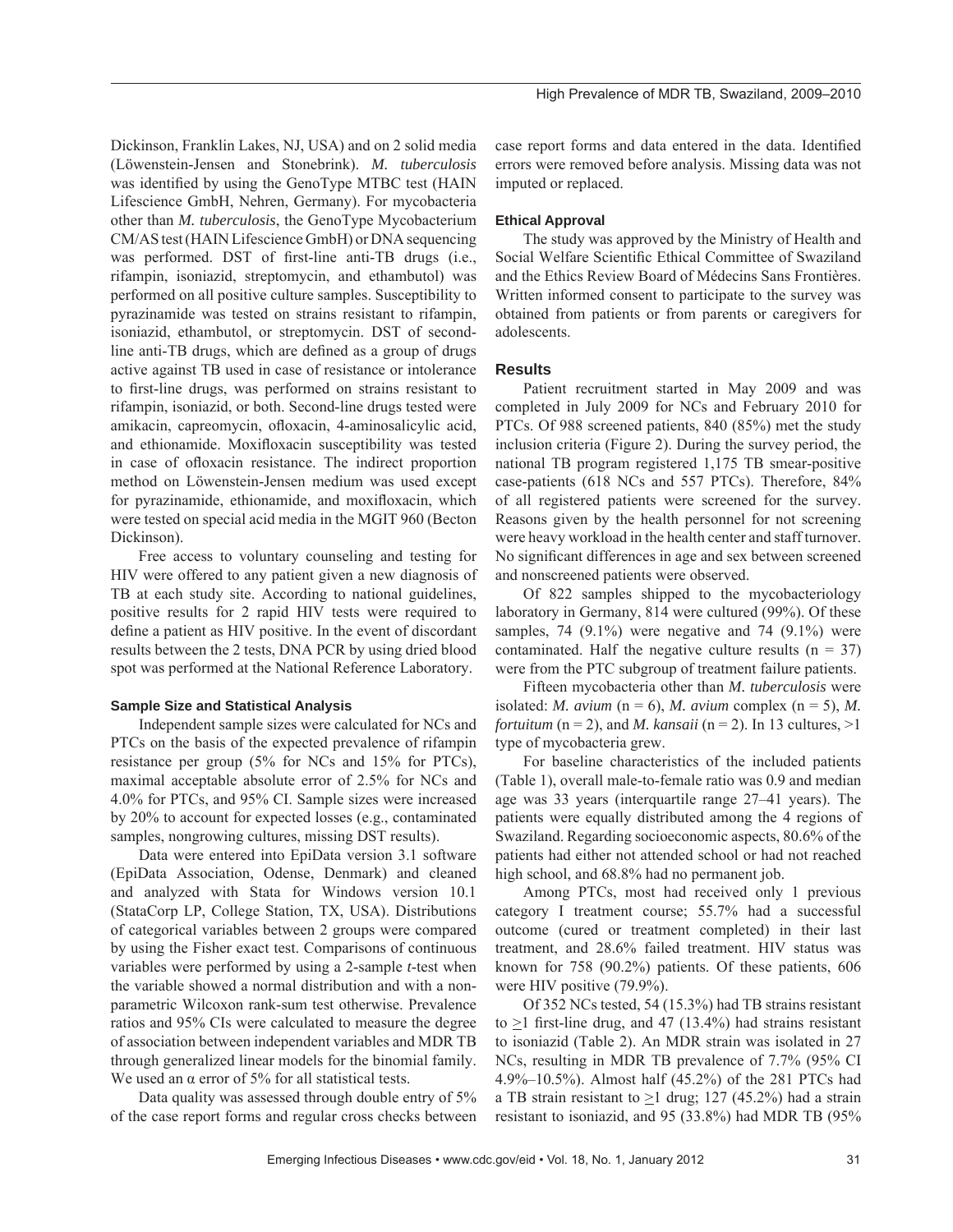

Figure 2. Study profile, national drug-resistant tuberculosis (TB) survey, Swaziland, 2009–2010. A) New patients; B) previously treated patients. NRL, National Reference Laboratory; MTB, *Mycobacterium tuberculosis*; MOTT, mycobacteria other than tuberculosis. \*MTB + MOTT. †1 MTB + MOTT, 2 MTB + other bacteria (nonmycobacteria).

CI 28.3%–39.3%). Among PTCs, all who had failures of category II treatment (6/6), 83.5% (40/48) who had failures of category I treatment, 23.2% (42/181) relapses, and 13.4% (4/30) who had default treatment were infected with an MDR strain. The proportion of resistance to pyrazinamide among MDR TB strains was 74.1% (20/27) for NCs and 67.4% (64/95) for PTCs.

Among strains resistant to isoniazid or rifampin, second-line drug resistance was most frequently seen with ethionamide (Table 3). Of the 10 strains resistant to ofloxacin, 8 were also resistant to moxifloxacin (3 in NCs, 5 in PTCs). Only 1 XDR TB strain was isolated; it was resistant to moxifloxacin.

In univariate analysis, past TB treatment (PTCs), female sex, HIV infection, and age 28–40 years were significantly associated with MDR TB (Table 4). In multivariate analysis, PTCs and HIV-infected patients were  $4 \times$  and  $\approx 2 \times$  more likely to be infected with an MDR TB strain, respectively, compared with NCs and HIVnoninfected patients. The youngest age group was close to being significantly associated with MDR TB regardless of HIV status and history of previous treatment.

## **Discussion**

In Swaziland, 7.7% and 33.8% of TB smear-positive NCs and PTCs, respectively, had MDR. This represents an 8.5-fold and 3.7-fold increase compared with MDR prevalence among NCs and PTCs, respectively, from the previous DST survey in 1995. This prevalence appears to be the highest MDR TB prevalence reported in an African country thus far. In neighboring countries, as in South Africa, the estimated MDR TB prevalence was 1.8% (95% CI 1.5–2.3) in NCs and 6.7% (95% CI 5.5–8.1) in PTCs in 2002 (*5*). In Mozambique, 3.5% (95% CI 2.5–4.7) of NCs and 11.2% (95% CI 4.2–30.0) of PTCs had MDR TB in 2006 (*5*). The next closest value of prevalence of MDR in new case-patients in an African country is nearly half the one observed in Swaziland (Rwanda, 3.9%) (*5*). If we consider the extremely high incidence of TB in the population, the prevalence of resistance observed would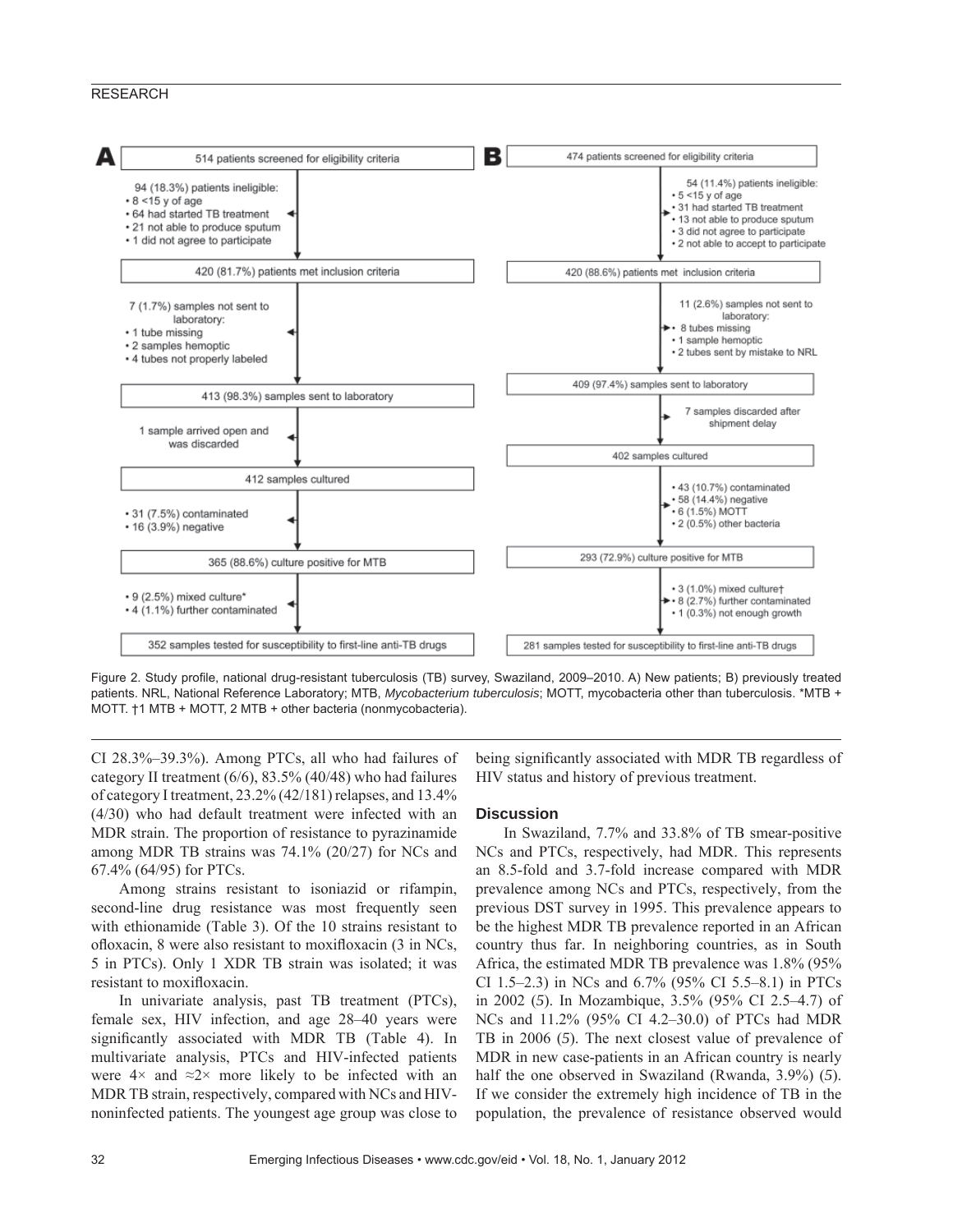result in a high MDR TB population rate, comparable to that observed in former Soviet Union countries. Resistance to fluoroquinolones and second-line anti-TB injectable drugs was surprisingly low, however, with only 1 XDR TB patient seen.

Several factors may have contributed to the increase of MDR TB in Swaziland. First, health services are overwhelmed by a huge increase in TB patients due to the HIV epidemic and a lack of health personnel, which could result in poor TB case management and subsequent development of drug resistance. Second, many citizens from Swaziland regularly cross the border to work in mines in South Africa, where the prevalence of MDR TB is high  $(12)$ . Third, the small size of the country  $(17,364 \text{ km}^2)$ enables the mobility of the population between regions.

High HIV rates might also play a role. In our study, HIV co-infection was independently associated with MDR TB. The correlation between HIV infection and anti-TB drug resistance remains controversial; there were more frequent associations reported in studies in North America than in studies in Africa (*13*–*15*). Several factors have been proposed to explain such an association. Malabsorption of anti-TB drugs has been documented for HIV-positive patients, which could increase the risk for acquired rifampin resistance (*13*). In settings where HIV infection is linked to socioeconomically vulnerable populations, poor treatment adherence and lack of access to proper treatment may contribute to the development of drug resistance (*14*). Also, persons with HIV/AIDS may be more exposed to patients with MDR TB during hospitalizations or consultations in

| Table 1. Baseline characteristics of case-patients in a study of MDR TB, Swaziland, 2009-2010* |                |                               |                  |  |
|------------------------------------------------------------------------------------------------|----------------|-------------------------------|------------------|--|
| Characteristic                                                                                 | New, $n = 420$ | Previously treated, $n = 420$ | Total, $n = 840$ |  |
| Median age, y                                                                                  | 32 (IQR 26-40) | 33 (IQR 28-43)                | 33 (IQR 27-41)   |  |
| Sex                                                                                            |                |                               |                  |  |
| M                                                                                              | 206 (49.0)     | 196 (46.7)                    | 402 (47.9)       |  |
| F                                                                                              | 214 (51.0)     | 224 (53.3)                    | 438 (52.1)       |  |
| Region of residence                                                                            |                |                               |                  |  |
| Shiselweni                                                                                     | 106 (25.2)     | 96 (22.9)                     | 202 (24.0)       |  |
| Manzini                                                                                        | 106 (25.2)     | 119 (28.3)                    | 225 (26.8)       |  |
| HhoHho                                                                                         | 120 (28.6)     | 109 (26.0)                    | 229 (27.3)       |  |
| Lubombo                                                                                        | 86 (20.5)      | 96 (22.9)                     | 182 (21.7)       |  |
| Unknown                                                                                        | 2(0.5)         | 0                             | 2(0.2)           |  |
| Education                                                                                      |                |                               |                  |  |
| None                                                                                           | 97(23.1)       | 75 (17.9)                     | 172 (20.5)       |  |
| Primary school                                                                                 | 144 (34.3)     | 145 (34.5)                    | 289 (34.4)       |  |
| Secondary school                                                                               | 104 (24.8)     | 112 (26.7)                    | 216 (25.7)       |  |
| High school                                                                                    | 62 (14.8)      | 56 (13.3)                     | 118(14.0)        |  |
| Tertiary                                                                                       | 10(2.4)        | 19(4.5)                       | 29(3.5)          |  |
| Unknown                                                                                        | 3(0.7)         | 13(3.1)                       | 16(1.9)          |  |
| Employment (permanent job)                                                                     |                |                               |                  |  |
| <b>No</b>                                                                                      | 285 (67.9)     | 293 (69.8)                    | 578 (68.8)       |  |
| Yes                                                                                            | 127 (30.2)     | 115(27.4)                     | 242 (28.8)       |  |
| Unknown                                                                                        | 8(1.9)         | 12(2.9)                       | 20(2.4)          |  |
| HIV-positive status known                                                                      | 279/316 (77.3) | 327/397 (82.4)                | 606/758 (79.9)   |  |
| Previous anti-TB treatment courses                                                             |                |                               |                  |  |
| $\mathbf{1}$                                                                                   |                | 352 (83.8)                    |                  |  |
| 2                                                                                              |                | 39(9.3)                       |                  |  |
| >2                                                                                             |                | 14(3.3)                       |                  |  |
| Unknown                                                                                        | 15(3.6)        |                               |                  |  |
| Previous TB treatment regimen                                                                  |                |                               |                  |  |
| Category I                                                                                     |                | 349 (83.1)                    |                  |  |
| Category II                                                                                    |                | 60 (14.3)                     |                  |  |
| <b>MDR</b>                                                                                     |                | 3(0.7)                        |                  |  |
| Other                                                                                          |                | 8(1.9)                        |                  |  |
| Outcome of most recent TB treatment                                                            |                |                               |                  |  |
| Cured                                                                                          |                | 76 (18.1)                     |                  |  |
| Completed                                                                                      |                | 158 (37.6)                    |                  |  |
| Failed category I                                                                              |                | 109(26.0)                     |                  |  |
| Failed category II                                                                             |                | 11(2.6)                       |                  |  |
| Defaulted                                                                                      |                | 45 (10.7)                     |                  |  |
| Unknown                                                                                        |                | 21(5.0)                       |                  |  |

\*Values are no. (%) or no. positive/no. tested (%) unless otherwise indicated. MDR, multidrug resistant; TB, tuberculosis; IQR, interquartile range.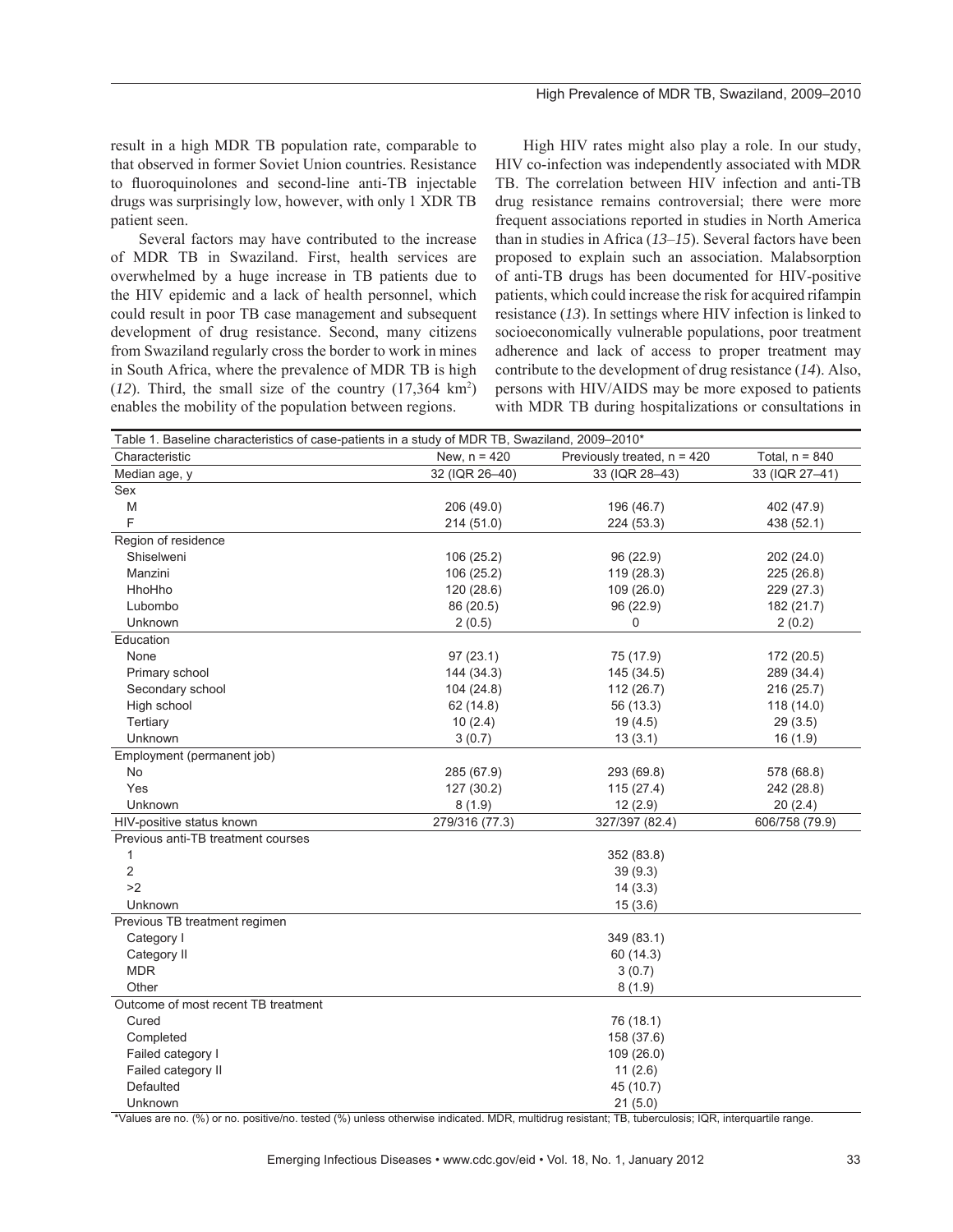|                                                                                                                                                                     | New, $n = 352$ |               | Previously treated, $n = 281$ |               |
|---------------------------------------------------------------------------------------------------------------------------------------------------------------------|----------------|---------------|-------------------------------|---------------|
| Resistance pattern                                                                                                                                                  | No. (%)        | 95% CI        | No. (%)                       | 95% CI        |
| Susceptible to all first-line drugs                                                                                                                                 | 298 (84.7)     | 80.9-88.4     | 142 (50.5)                    | 44.7-56.4     |
| Any resistance                                                                                                                                                      | 54 (15.3)      | $11.6 - 19.1$ | 139 (49.5)                    | $43.6 - 55.3$ |
| Isoniazid                                                                                                                                                           | 47 (13.4)      | $9.8 - 16.9$  | 127 (45.2)                    | $39.4 - 51.0$ |
| Rifampin                                                                                                                                                            | 28(8.0)        | $5.1 - 10.8$  | 102 (36.3)                    | $30.7 - 41.9$ |
| Ethambutol                                                                                                                                                          | 29(8.2)        | $5.4 - 11.1$  | 94 (33.5)                     | $27.9 - 39.0$ |
| Streptomycin                                                                                                                                                        | 47 (13.4)      | $9.8 - 16.9$  | 115 (40.9)                    | $35.2 - 46.7$ |
| Monoresistance                                                                                                                                                      | 12(3.4)        | $1.5 - 5.3$   | 24(8.6)                       | $5.3 - 11.8$  |
| Isoniazid                                                                                                                                                           | 5(1.4)         | $0.2 - 2.7$   | 12(4.3)                       | $1.9 - 6.6$   |
| Rifampin                                                                                                                                                            | 1(0.3)         | $0.0 - 0.8$   | 7(2.5)                        | $0.7 - 4.3$   |
| Ethambutol                                                                                                                                                          | 0              |               | $\Omega$                      |               |
| Streptomycin                                                                                                                                                        | 6(1.7)         | $0.4 - 3.1$   | 5(1.8)                        | $0.2 - 3.3$   |
| <b>MDR</b>                                                                                                                                                          | 27(7.7)        | $4.9 - 10.5$  | 95 (33.8)                     | $28.3 - 39.3$ |
| Isoniazid + rifampin                                                                                                                                                | 1(0.3)         | $0.0 - 0.8$   | 3(1.1)                        | $0.0 - 2.3$   |
| Isoniazid + rifampin + ethambutol                                                                                                                                   | 0              |               | 2(0.7)                        | $0.0 - 1.7$   |
| Isoniazid + rifampin + streptomycin                                                                                                                                 | 6(1.7)         | $0.4 - 3.1$   | 12(4.3)                       | $1.9 - 6.6$   |
| Isoniazid + rifampin + streptomycin + ethambutol                                                                                                                    | 20(5.7)        | $3.3 - 8.1$   | 78 (27.8)                     | $22.5 - 33.0$ |
| Other first-line drug-resistance patterns different from MDR                                                                                                        | 15(4.3)        | $2.2 - 6.4$   | 20(7.1)                       | $4.1 - 10.1$  |
| Isoniazid + streptomycin                                                                                                                                            | 6(1.7)         | $0.4 - 3.1$   | 6(2.1)                        | $0.4 - 3.8$   |
| Isoniazid + streptomycin + ethambutol                                                                                                                               | 9(2.6)         | $0.9 - 4.2$   | 14(5.0)                       | $2.4 - 7.5$   |
| *New case-patients were those not previously treated for TB or who had taken anti-TB drugs in the past for <1 month. TB, tuberculosis; MDR, multidrug<br>resistant. |                |               |                               |               |

health structures with insufficient infection control because the complexity of management of MDR TB patients entails frequent visits to health facilities, which also increases the risk for MDR TB nosocomial outbreaks among HIVinfected persons (*16*–*18*). Finally, TB progresses rapidly in HIV-infected patients, who are likely to reactivate an infection acquired recently, compared with HIV-negative patients, who usually reactivate latent infection acquired a long time ago.

strains currently circulating in the community. This suggestion could explain the more frequent association observed between HIV infection and primary MDR TB compared with acquired MDR TB (*14*). In our study, the adjusted prevalence ratio was higher for HIV-infected NCs than PTCs (2.14 versus 1.74), although estimates were not significantly different because of the small sample size (data not shown). We also observed an association between the youngest age group, which is more likely to be recently infected, and MDR TB after correcting for HIV status and history of previous TB treatment. Unfortunately, because of

Therefore, we could speculate that TB strains harbored by HIV-infected patients are more likely to reflect the

| Table 3. Patterns of second-line drug resistance in rifampin- and isoniazid-resistant Mycobacterium tuberculosis isolates, Swaziland, |  |
|---------------------------------------------------------------------------------------------------------------------------------------|--|
| 2009-2010*                                                                                                                            |  |

| Resistance pattern                               | No. (%) isolates resistant to<br>isoniazid or rifampin, $\dagger$ n = 60 | No. (%) isolates from case-<br>patients with MDR TB, $n = 122$ |
|--------------------------------------------------|--------------------------------------------------------------------------|----------------------------------------------------------------|
| No resistance to second-line drugs               | 54 (90.0)                                                                | 72 (49.2)                                                      |
| Any resistance                                   | 6(10.0)                                                                  | 62(50.8)                                                       |
| Ethionamide                                      | 6(10.0)                                                                  | 58 (47.5)                                                      |
| Ofloxacin                                        |                                                                          | 10(8.2)                                                        |
| p-aminosalicylic acid                            |                                                                          |                                                                |
| Cycloserine                                      |                                                                          |                                                                |
| Amikacin                                         |                                                                          | 2(1.6)                                                         |
| Capreomycin                                      | 0                                                                        | 3(2.5)                                                         |
| Specific resistance patterns                     |                                                                          |                                                                |
| Ethionamide                                      | 6(10.0)                                                                  | 50(41.0)                                                       |
| Ethionamide + ofloxacin                          |                                                                          | 6(4.9)                                                         |
| Ethionamide + amikacin + capreomycin             |                                                                          | 1(0.8)                                                         |
| Ethionamide + ofloxacin + amikacin + capreomycin |                                                                          | 1(0.8)                                                         |
| Ofloxacin                                        |                                                                          | 3(2.5)                                                         |
| Capreomycin                                      | 0                                                                        | 1(0.8)                                                         |
| <b>XDR</b>                                       | 0                                                                        | 1(0.8)                                                         |

\*MDR, multidrug resistant; TB, tuberculosis; XDR, extensively drug resistant.

†Isolates from MDR TB patients excluded.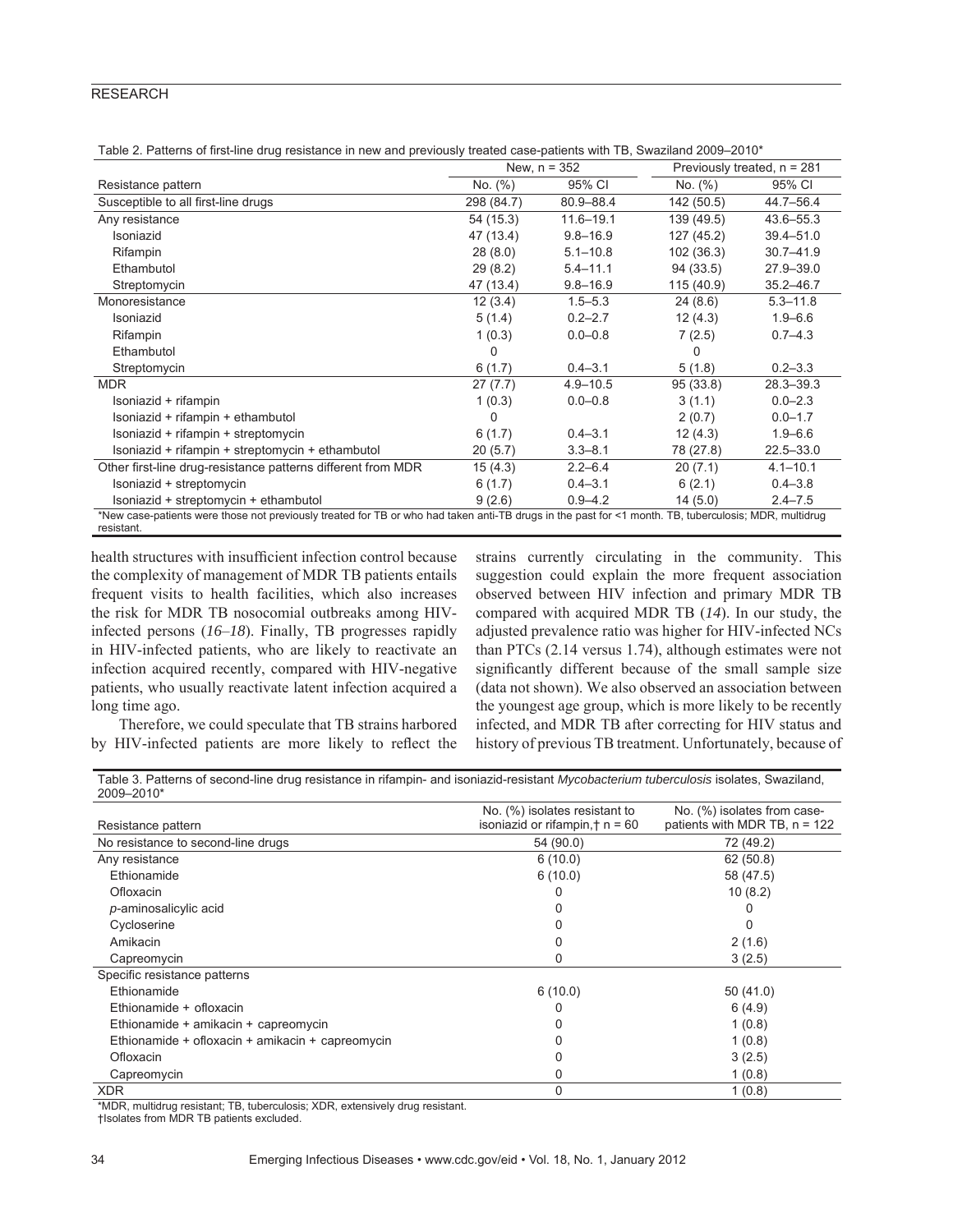|                                                                                   | No. positive/no. tested | Univariate analysis |         | Multivariate analysis |         |
|-----------------------------------------------------------------------------------|-------------------------|---------------------|---------|-----------------------|---------|
| Variable                                                                          | (% )                    | PR (95% CI)         | p value | Adjusted PR (95% CI)  | p value |
| Sex                                                                               |                         |                     |         |                       |         |
| M                                                                                 | 46/309 (14.9)           | Ref                 |         | Ref                   |         |
| F                                                                                 | 76/324 (23.5)           | $1.58(1.13 - 2.19)$ | 0.007   | $1.30(0.92 - 1.82)$   | 0.139   |
| Age, yt                                                                           |                         |                     |         |                       |         |
| >40                                                                               | 21/156 (13.5)           | Ref                 |         | Ref                   |         |
| $32 - 40$                                                                         | 41/182 (22.5)           | $1.67(1.03 - 2.71)$ | 0.036   | $1.43(0.90 - 2.28)$   | 0.132   |
| $27 - 31$                                                                         | 27/136 (19.9)           | $1.47(0.88 - 2.49)$ | 0.145   | $1.34(0.81 - 2.23)$   | 0.253   |
| $15 - 26$                                                                         | 32/158 (20.3)           | $1.50(0.91 - 2.49)$ | 0.112   | $1.61(0.98 - 2.65)$   | 0.058   |
| Region of residence                                                               |                         |                     |         |                       |         |
| Shiselweni                                                                        | 26/147 (17.7)           | Ref                 |         |                       |         |
| Manzini                                                                           | 30/169 (17.8)           | $1.00(0.62 - 1.62)$ | 0.988   |                       |         |
| HhoHho                                                                            | 27/168 (16.1)           | $0.91(0.56 - 1.48)$ | 0.702   |                       |         |
| Lubombo                                                                           | 39/148 (26.4)           | 1.49 (0.96-2.31)    | 0.076   |                       |         |
| Education                                                                         |                         |                     |         |                       |         |
| None                                                                              | 20/139 (14.4)           | Ref                 |         |                       |         |
| Primary school                                                                    | 45/208 (21.6)           | $1.50(0.93 - 2.43)$ | 0.097   |                       |         |
| Secondary school                                                                  | 31/166 (18.7)           | $1.30(0.78 - 2.17)$ | 0.321   |                       |         |
| High school                                                                       | 17/89 (19.1)            | $1.33(0.74 - 2.39)$ | 0.346   |                       |         |
| Tertiary                                                                          | 5/20(25.0)              | $1.74(0.73 - 4.11)$ | 0.208   |                       |         |
| Employment (permanent job)                                                        |                         |                     |         |                       |         |
| <b>No</b>                                                                         | 83/351 (19.1)           | Ref                 |         |                       |         |
| Yes                                                                               | 183/37 (20.2)           | $1.06(0.74 - 1.50)$ | 0.753   |                       |         |
| <b>HIV</b> status                                                                 |                         |                     |         |                       |         |
| Negative                                                                          | 12/114 (10.5)           | Ref                 |         | Ref                   |         |
| Positive                                                                          | 102/451 (22.6)          | $2.15(1.23 - 3.77)$ | 0.008   | $1.78(1.02 - 3.10)$   | 0.043   |
| TB patient type                                                                   |                         |                     |         |                       |         |
| New case-patient                                                                  | 27/352 (7.7)            | Ref                 |         | Ref                   |         |
| Previously treated case-patient                                                   | 95/281 (33.8)           | 4.41 (2.96-6.56)    | < 0.001 | $4.25(2.78 - 6.50)$   | < 0.001 |
| *MDR, multidrug-resistant; TB, tuberculosis; PR, prevalence ratio; Ref, referent. |                         |                     |         |                       |         |

| Table 4. Patient characteristics associated with risk for MDR TB, Swaziland, 2009–2010* |  |
|-----------------------------------------------------------------------------------------|--|
|-----------------------------------------------------------------------------------------|--|

†Age categorized into quartiles.

the small sample size, we were not able to further analyze this association by stratified analysis. Nonetheless, the role of HIV infection on the transmission of MDR TB could be further assessed in a cluster analysis of the MTB strains by using DNA fingerprinting data.

In eastern European countries, the specific phylogenetic lineage Beijing *M. tuberculosis* genotype has been identified as a particularly prevalent strain independently associated with MDR TB and transmission, indicating a potential role of this pathogen in the epidemiology of drug resistance in these regions (*19*,*20*). The Beijing strain has also been isolated in several African countries (*21*–*26*), and an association between this strain and the emergence of drug resistance has been reported in South Africa (*27*). Such molecular epidemiologic studies would be recommended in Swaziland.

This study had several limitations. First, the survey population only represented the population of patients diagnosed through the health system. Therefore, not much is known about patients lacking access to health services. The 15 clinics providing TB diagnosis and treatment in the country were included in the survey, but, despite free TB diagnosis and treatment in Swaziland, transport costs

and user fees for health facility registration are factors that can limit access to care. Also, almost 16% of the registered smear-positive patients during the survey period were not screened. Although, basic demographic data between assessed and nonassessed patients were not statistically different, we cannot fully exclude the possibility of a selection bias. The proportion of patients with unknown HIV status could have also biased the association seen with MDR prevalence. Therefore, we conducted a sensitivity analysis under a pessimistic assumption that all patients with unknown HIV status were HIV positive and under an optimistic assumption that they were all HIV negative. Figures did not diverge from the original result.

Current WHO recommendations for countries with high anti-TB drug resistance rates and high HIV prevalence are to systematically perform DST at the time of initiation of anti-TB therapy to avoid deaths caused by unrecognized MDR TB (*28*,*29*). The use of rapid drug-resistance testing methods (i.e., PCR) is also recommended to enable a quick start to empirical treatment in potential case-patients while waiting for DST results (*28*). Such strategies require a major effort from national TB programs in terms of laboratory capacity.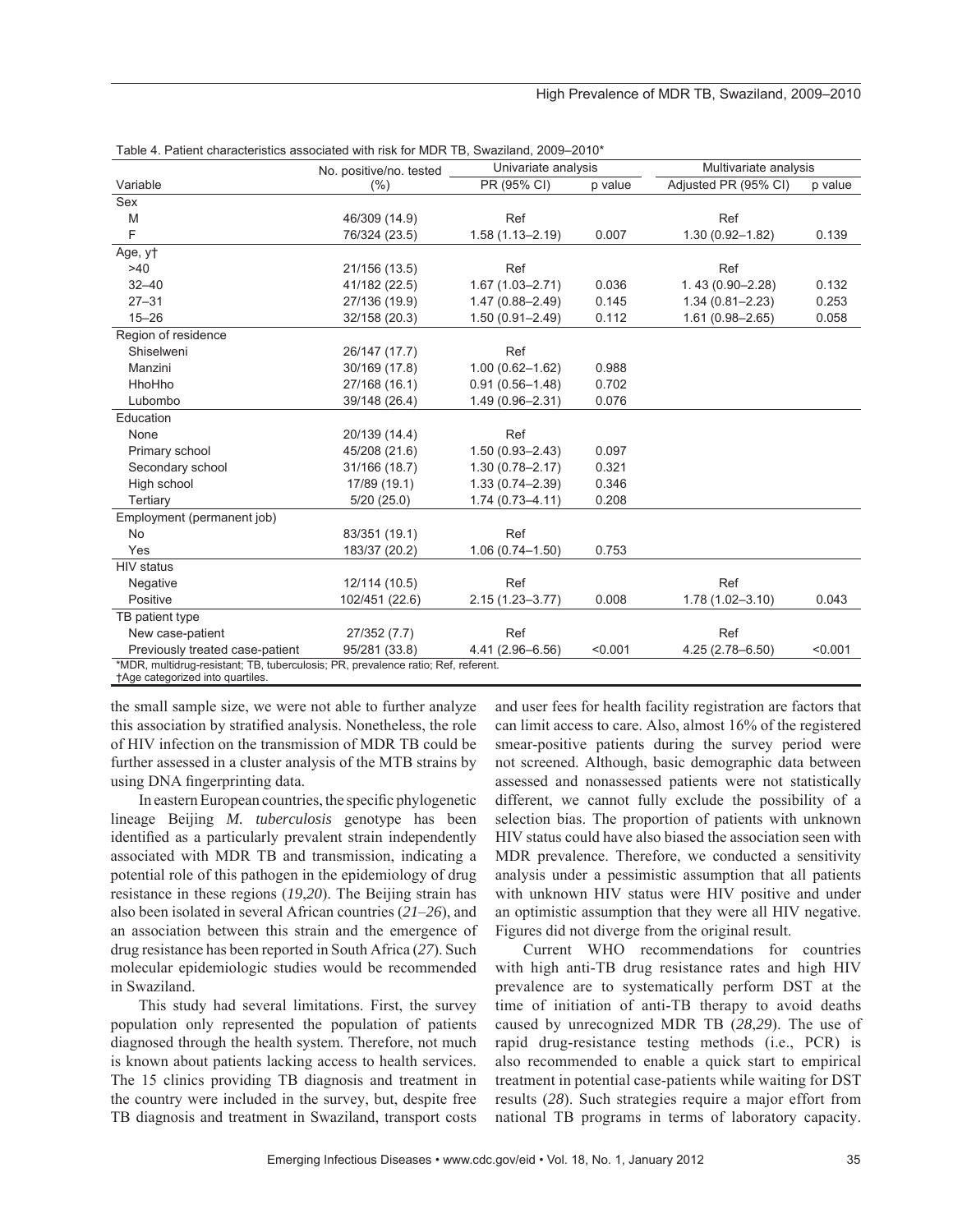Line probe assays were recently introduced at the National Reference Laboratory in Swaziland. New technologies, such as the fully automated PCR method of Xpert MTB/ RIF (Cepheid, Sunnyvale, CA, USA) would be useful in Swaziland to detect *M. tuberculosis* and resistance to rifampin at lower levels of health care services (*30*).

The national TB program in Swaziland should also consider implementing a surveillance system for anti-TB drug resistance to follow drug resistance trends over time, detect outbreaks in a timely manner, and monitor achievements in infection control and treatment measures (*31*,*32*). Periodic surveys may be a costly alternative in terms of logistics, human resources, and shipment costs (≈€137,000 for this survey). Similarly, the implementation of a treatment strategy able to effectively treat all casepatients with drug-resistant TB in contexts of limited health services capacity, lack of health personnel, and high risk of nosocomial drug resistance transmission is another challenge. The National MDR TB Program of Swaziland was approved in 2009 by the WHO Green Light Committee for a MDR TB pilot project, and organizations such as Médecins Sans Frontières provide support to the program in certain regions. However, the overall response for MDR TB and HIV treatment for co-infected patients still needs to be scaled up.

In conclusion, this study reports a very high prevalence of MDR TB in Swaziland, which currently appears to have the highest prevalence in Africa, and shows a rapid increase in the prevalence of MDR TB in the space of slightly more than a decade. The experience from Swaziland calls for further investigation into the effect of the HIV epidemic on TB drug resistance. These results also highlight the inappropriateness of drug resistance surveys to detect early increase of drug resistance in a country when the surveys are not performed regularly. The lack of recent representative data in many African countries probably underestimates the prevalence of drug-resistant TB in this region (*5*,*33*). The high prevalence of drug resistance in a country already facing a huge epidemic of TB and HIV shows an urgent need for major interventions in terms of detection, treatment, and infection control.

#### **Acknowledgments**

We thank the Ministry of Health and Social Welfare of Swaziland, the National TB Control Programme of Swaziland, the TB regional coordinators, and the employees of the country's 15 TB centers, especially the nurses and laboratory staff who actively participated in the study. We also thank all the Médecins Sans Frontières staff in Mbabane for their administrative and logistical support throughout the study and Oliver Yun for his support in writing the manuscript. A final thanks to the patients and their families for their participation in the study.

The sponsors of the study had no role in study design, data collection, data analysis, data interpretation, or writing of the report. The corresponding author had full access to all the data in the study and had final responsibility for the decision to submit for publication. The study was funded by Médecins Sans Frontières.

Dr Sanchez-Padilla is a medical epidemiologist at the clinical research department of Epicentre in Paris. Her research interests include the epidemiology of drug-resistant TB in resource-limited settings.

## **References**

- 1. World Health Organization. Global tuberculosis control. Geneva: The Organization; 2010.
- 2. World Health Organization. The stop TB strategy: building on and enhancing DOTS to meet the TB related millennium development goals. Geneva: The Organization; 2006.
- 3. Badri M, Wilson D, Wood R. Effect of highly active antiretroviral therapy on incidence of tuberculosis in South Africa: a cohort study. Lancet. 2002;359:2059–64. doi:10.1016/S0140-6736(02)08904-3
- 4. World Health Organization. Guidelines for surveillance of drug resistance in tuberculosis. 4th edition. Geneva: The Organization; 2009.
- 5. World Health Organization. Towards universal access to diagnosis and treatment of multidrug-resistant and extensively drug-resistant tuberculosis by 2015. WHO progress report 2011. Geneva: The Organization; 2011.
- 6. Joint United Nations Programme on HIV/AIDS. AIDS epidemic update: November 2009. Geneva: The Programme; 2009.
- 7. World Health Organization. Global tuberculosis control: epidemiology, strategy, financing. Geneva: The Organization; 2009.
- 8. Gandhi NR, Moll A, Sturm AW, Pawinski R, Govender T, Lalloo U, et al. Extensively drug-resistant tuberculosis as a cause of death in patients co-infected with tuberculosis and HIV in a rural area of South Africa. Lancet. 2006;368:1575–80. doi:10.1016/S0140- 6736(06)69573-1
- 9. Ministry of Health and Social Welfare. Report of the rapid survey for the detection of extreme drug resistant tuberculosis in the Kingdom of Swaziland. Swaziland; 2008.
- 10. World Health Organization. Treatment of tuberculosis: guidelines. 4th ed. Geneva: The Organization; 2010.
- World Health Organization. 7th meeting of the strategic and technical advisory group for tuberculosis (STAG-TB). Report on conclusions and recommendations. Geneva: The Organization; 2007.
- 12. Calver AD, Falmer AA, Murray M, Strauss OJ, Streicher EM, Hanekom M, et al. Emergence of increased resistance and extensively drug-resistant tuberculosis despite treatment adherence, South Africa. Emerg Infect Dis. 2010;16:264–71.
- 13. Patel KB, Belmonte R, Crowe HM. Drug malabsorption and resistant tuberculosis in HIV-infected patients. N Engl J Med. 1995;332:336– 7. doi:10.1056/NEJM199502023320518
- 14. Suchindran S, Brouwer ES, Van RA. Is HIV infection a risk factor for multi-drug resistant tuberculosis? A systematic review. PLoS ONE. 2009;4:e5561. doi:10.1371/journal.pone.0005561
- 15. Wright A, Zignol M, Van DA, Falzon D, Gerdes SR, Feldman K, et al. Epidemiology of antituberculosis drug resistance 2002–07: an updated analysis of the Global Project on Anti-Tuberculosis Drug Resistance Surveillance. Lancet. 2009;373:1861–73. doi:10.1016/ S0140-6736(09)60331-7
- 16. Centers for Disease Control and Prevention. Nosocomial transmission of multidrug-resistant tuberculosis among HIV-infected persons—Florida and New York, 1988–1991. MMWR Morb Mortal Wkly Rep. 1991;40:585–91.